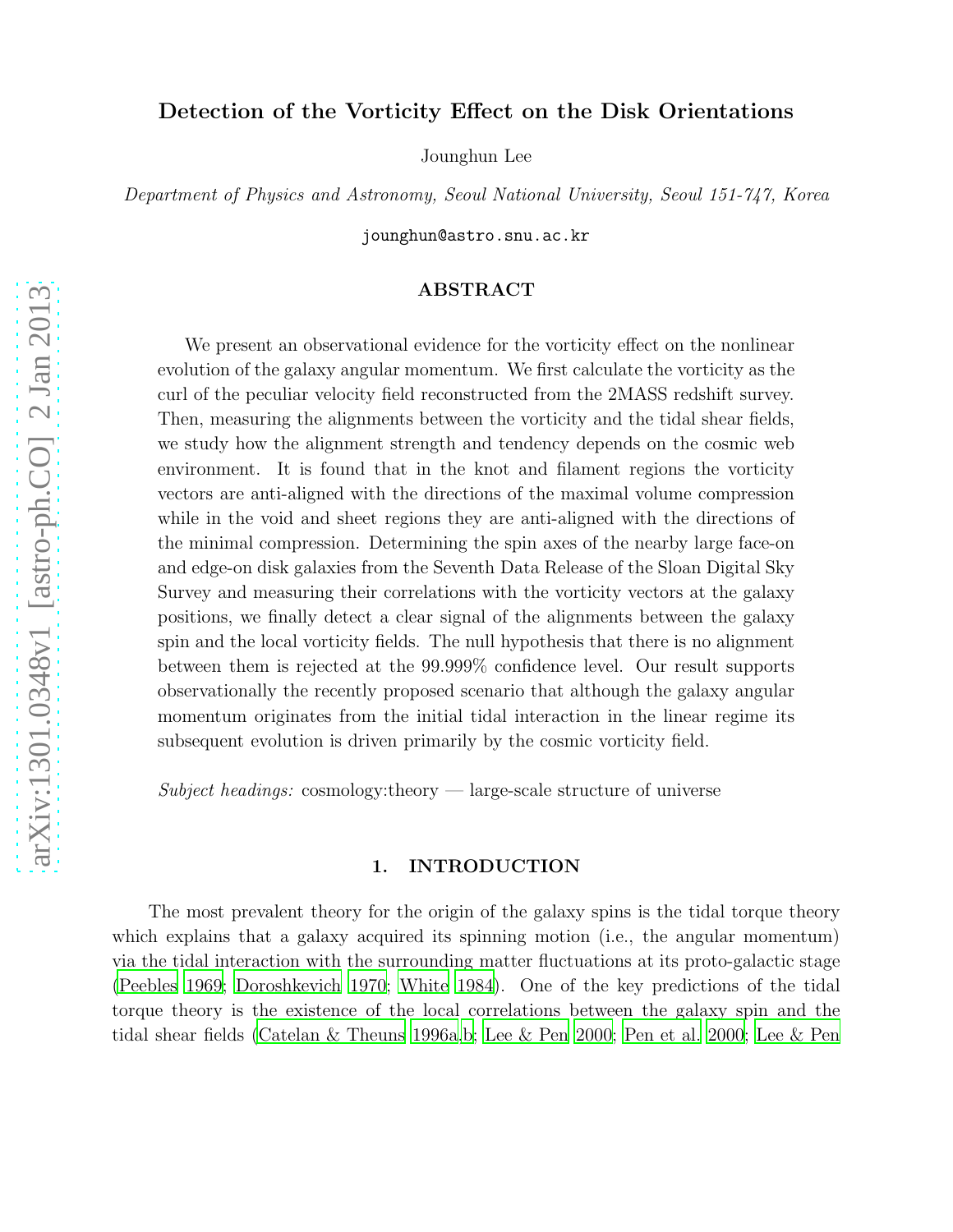[2001;](#page-11-3) [Porciani et al. 2002a](#page-11-4)[,b](#page-11-5)): The initial tidal torques which lasted till the turn-around moments caused the alignments between the spin axes of the proto-galaxies and the intermediate principal axes of the linear tidal fields. In the subsequent evolution the initially established spin-shear alignments would become weaker as the non-linear effects like galaxygalaxy interactions should play a role of randomizing the galaxy spin axes [\(Dubinski 1992;](#page-10-4) [Catelan & Theuns 1996b;](#page-10-2) [Crittenden et al. 2001,](#page-10-5) [2002;](#page-10-6) [Porciani et](#page-11-4) al. [2002a;](#page-11-4) [Lee & Pen](#page-11-6) [2002,](#page-11-6) [2008\)](#page-11-7).

Plenty of observational evidences have been found for the existence of the intrinsic spinshear correlations (Schäfer 2009, for a comprehensive review). For instance, Lee  $\&$  Erdogdu [\(2007\)](#page-11-9) provided a direct observational evidence for the existence of the intrinsic spin-shear correlations by using the tidal shear fields reconstructed from the 2MASS redshift survey (Erdoğdu et al. 2006) and the galaxy catalog complied by B. Tully [\(Pen et al. 2000](#page-11-2)). However, even though the main result of [Lee & Erdogdu \(2007](#page-11-9)) was seemingly consistent with the prediction of the linear tidal torque theory, they noted that the detected environmental dependence of the spin-shear alignments could not fit well into the tidal torque picture. The nonlinear effects which would destroy the initially established spin- shear alignments should be stronger in denser environments. Therefore, in the tidal torque picture, the galaxies located in denser regions were expected to show weaker spin-shear alignments. In contrast, what was found by [Lee & Erdogdu \(2007\)](#page-11-9) was an opposite trend that the galaxies located in denser environments exhibit stronger intrinsic spin-shear alignments (see Figure 6 in [Lee & Erdogdu 2007](#page-11-9)).

A similar trend was also detected by [Lee \(2011\)](#page-11-10) who measured the spin-spin alignments by using the nearby disk galaxies from the seventh data release of the Sloan Digital Sky Survey (SDSS DR7) [\(Abazajian et al. 2009\)](#page-10-8). They showed that the galaxies which have ten or more neighbors within separation distance of  $2 h^{-1}$ Mpc exhibit stronger spin-spin alignments. If the intrinsic spin-spin alignments were related to the tidally induced spinshear alignments (e.g., [Pen et al. 2000;](#page-11-2) [Crittenden et al. 2001](#page-10-5), [2002;](#page-10-6) [Jing 2002](#page-10-9); [Mackey et al.](#page-11-11) [2002;](#page-11-11) [Porciani et al. 2002a](#page-11-4)[,b\)](#page-11-5), this observational finding of [Lee \(2011](#page-11-10)) should be interpreted as another evidence for the stronger spin-shear alignments in denser environments, consistent with the result of [Lee & Erdogdu \(2007](#page-11-9)). Although [Lee \(2011\)](#page-11-10) attempted to explain the observed environmental dependence of the intrinsic spin-spin alignments in the tidal torque picture, ascribing it to the dependence of the tidal strength on the local density, it remains unanswered why and how the initially established spin-shear alignments survive better in denser environments.

Several literatures have also suggested that the tidal torque theory alone could not provide a fully satisfactory explanation for the observed dependence of the galaxy intrinsic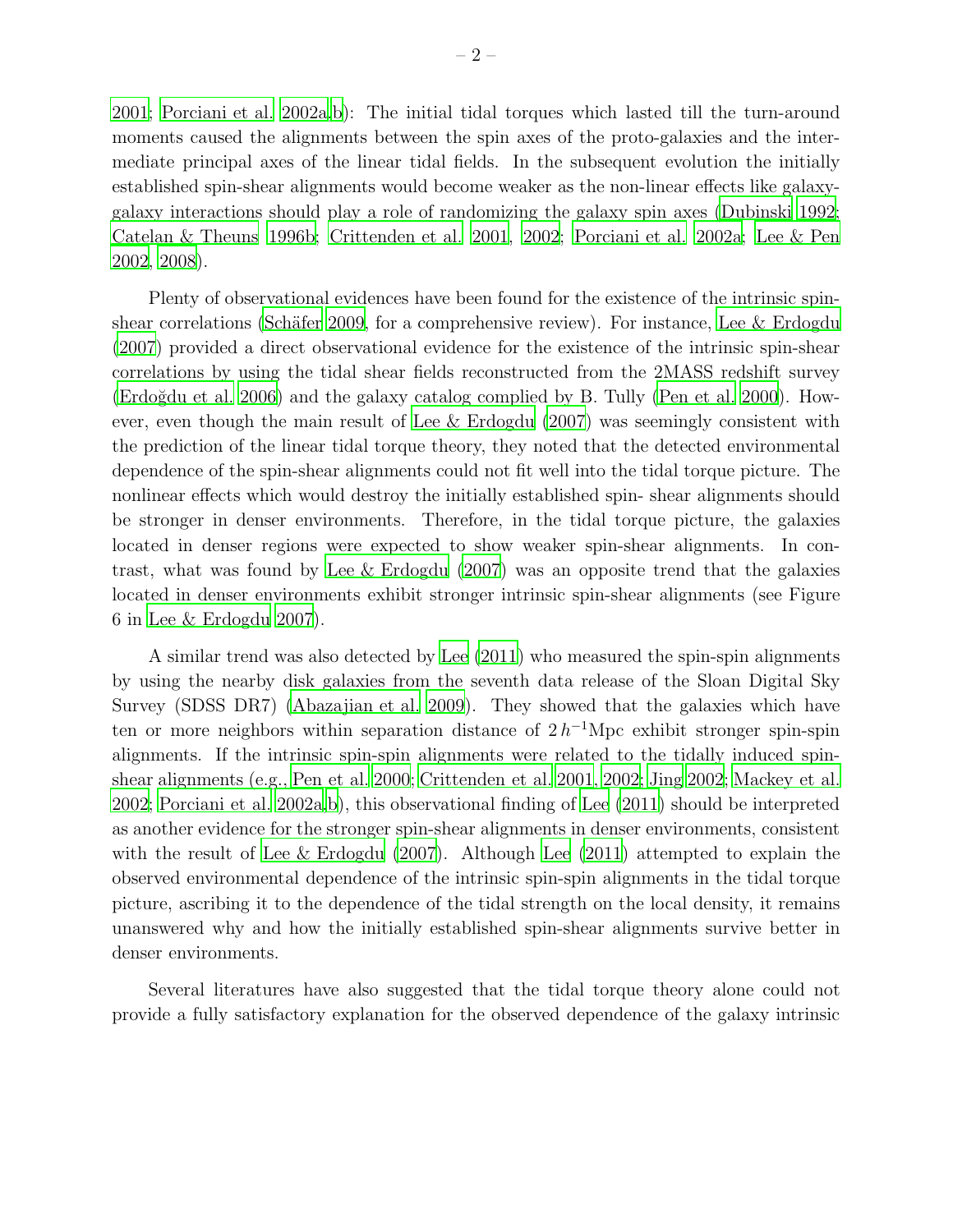alignments on the cosmic web environment (see, e.g., [Hahn et al. 2007b](#page-10-10); [Jones et al. 2010;](#page-10-11) [Codis et al. 2012](#page-10-12); [Libeskind et al. 2012a](#page-11-12); Giahi & Schäfer 2013; [Trowland et al. 2013\)](#page-11-13). The general consensus reached by the previous numerical works is that the observed galaxy intrinsic alignments are not just weakened version of the initial spin-shear correlations but evolved version driven by some other mechanism than the tidal shears. What has so far suggested as a possible candidate for the required mechanism in the literatures includes the large-scale cosmic flow, peculiar motions, satellite infalls, bulk flows and etc.

Very recently, [Libeskind et al. \(2012b\)](#page-11-14) proposed an interesting new scenario that the cosmic vorticity drives the nonlinear evolution of the galaxy angular momentum after the turn-around moments. In the linear regime the peculiar velocity field is curl free as it is described as a gradient of the perturbation potential. In the subsequent nonlinear evolution, however, it develops the curl mode which could affect the galaxy angular momentum. By analyzing the data from high-resolution N-body simulations, [Libeskind et al. \(2012b](#page-11-14)) demonstrated that the halo angular momentum vectors are strongly aligned with the local vorticity vectors, indicating the presence of the dominant effect of the vorticity field on the nonlinear evolution of the galaxy angular momentum vectors. The [Libeskind et al. \(2012b](#page-11-14)) also showed that the vorticity vectors are strongly anti-aligned with the major (minor) principal axes of the local tidal shear fields in the knot (void) environments.

We note here that the puzzling environmental dependence of the galaxy spin alignments can be coherently explained by assuming the vorticity driven evolution of the galaxy angular momentum. The goal of this Paper is to look for an observational evidence for this new scenario of [Libeskind et al. \(2012b\)](#page-11-14). To achieve this goal, we reconstruct the cosmic vorticity and the galaxy spin fields from the large galaxy surveys and investigate if the vorticity-spin and vorticity-shear alignments found in N-body simulations exist in the real Universe. The upcoming three sections present the following highlights, respectively: the procedure to reconstruct the cosmic vorticity field and the result on the vorticity-shear alignments in section [2;](#page-2-0) a brief review of the algorithm to measure the galaxy spin axes with high accuracy and the result on the vorticity-spin alignments in section [3;](#page-4-0) a concise summary of the final results and discussion of the cosmological implication of our results in section [4.](#page-7-0)

## 2. VORTICITY-SHEAR ALIGNMENTS

<span id="page-2-0"></span>Erdoğdu et al. (2006) reconstructed the density contrast  $\delta(\mathbf{x})$  and peculiar velocity  $\mathbf{v}(\mathbf{x})$ fields by applying the Wiener reconstruction algorithm to the galaxy data from the 2MASS redshift survey [\(Huchra et al. 2005\)](#page-10-14) under the assumption of a ΛCDM universe. The fields were provided on  $64^3$  pixels in a regular cubic space of linear size  $400 h^{-1}$ Mpc, for which the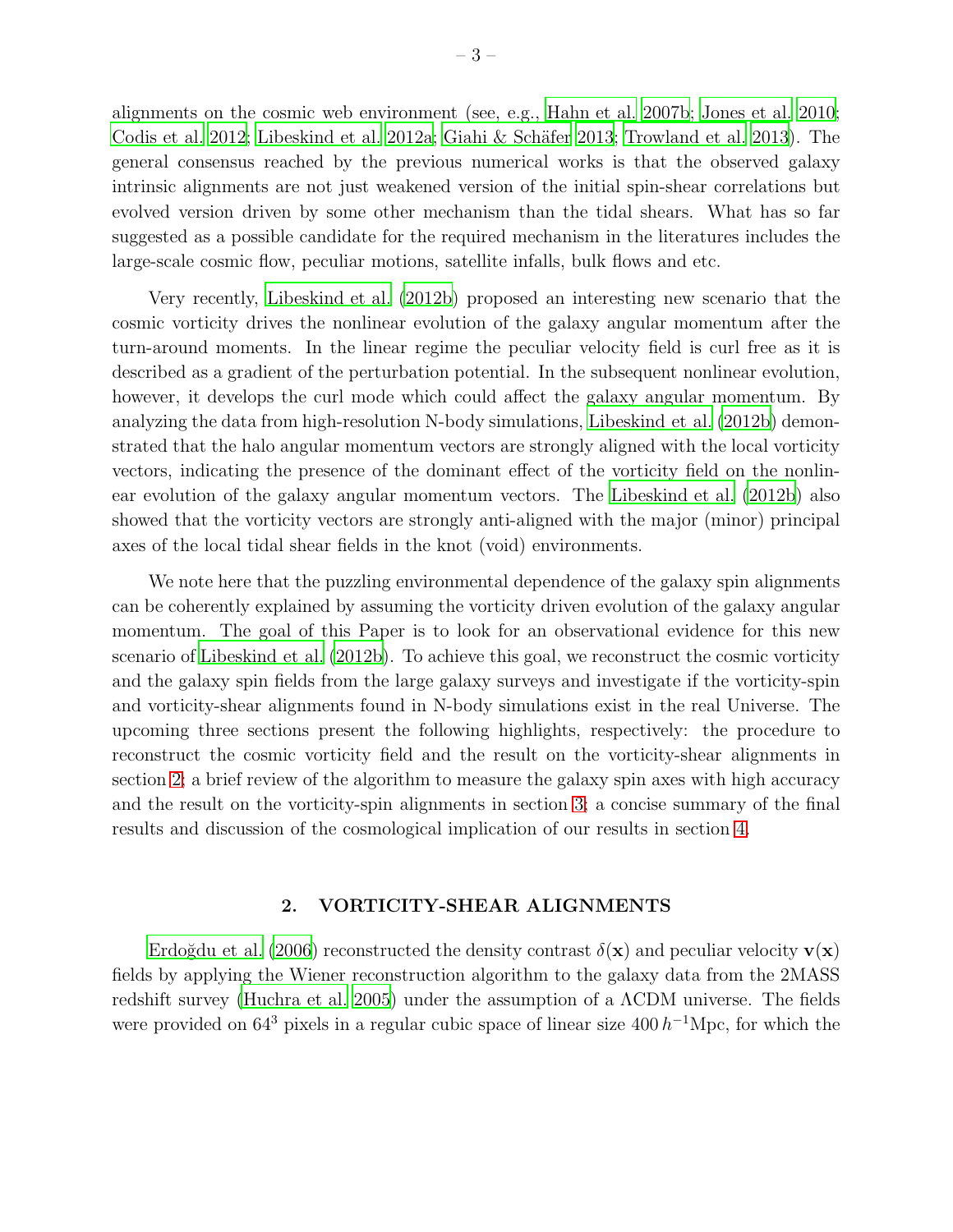position vectors x were expressed in the supergalactic coordinate system and the peculiar velocities v were measured in the cosmic microwave background (CMB) frame. Given the spatial resolution of  $6.25 h^{-1}$ Mpc, the reconstructed fields represented the density and velocity fluctuations on the quasi-nonlinear scale. Erdoğdu et al. (2006) proved the robustness of their reconstruction procedure by demonstrating that the predicted density field recovers well the observed large scale structures of the Universe.

Using the density field  $\delta(\mathbf{x})$  reconstructed by Erdoğdu et al. (2006) from the 2MASS redshift survey, [Lee & Erdogdu \(2007](#page-11-9)) calculated the tidal fields as  $T_{ij}(\mathbf{x}) = \partial_i \partial_j \nabla^{-1} \delta(\mathbf{x})$ . Given that on those pixel points more distant than  $100 h^{-1}$ Mpc from the center the reconstructed density and velocity fields suffered from large uncertainties (private communication with P.Erdogdu), Erdoğdu et al.  $(2006)$  selected only those  $32<sup>3</sup>$  pixels whose separation distances from the center are less than  $100 h^{-1}$  Mpc and determined the major, intermediate and minor principal axes of  $T_{ii}(\mathbf{x})$  at each selected pixel point. The detailed descriptions of the reconstructed density, velocity and tidal fields, and the 2MASS redshift survey can be found in Erdoğdu et al.  $(2006)$ , Lee & Erdogdu  $(2007)$  and Huchra et al.  $(2005)$ , respectively.

Now, we attempt to reconstruct the cosmic vorticity field on the selected  $32<sup>3</sup>$  pixel points by calculating the curl of the peculiar velocity field as  $\mathbf{w} \equiv \nabla \times \mathbf{v}$ . We first perform the Fourier transform of the peculiar velocity field to obtain its Fourier amplitudes  $\tilde{\mathbf{v}}$  with the help of the Fast Fourier Transformation (FFT) code [\(Press et](#page-11-15) al. [1992](#page-11-15)). The Fourier amplitude of the vorticity field can be written as  $\tilde{\mathbf{w}} = \mathbf{k} \times \tilde{\mathbf{v}}$  where **k** is the wave vector in the Fourier space, and thus the three components of  $\tilde{\mathbf{w}}$  are calculated in Fourier space as

$$
\tilde{w}_1 = k_2 \tilde{v}_3 - k_3 \tilde{v}_2, \qquad \tilde{w}_2 = k_3 \tilde{v}_1 - k_1 \tilde{v}_3, \qquad \tilde{w}_3 = k_1 \tilde{v}_2 - k_2 \tilde{v}_1. \tag{1}
$$

Finally, we perform the inverse Fourier transform of  $\tilde{\mathbf{w}}$  to obtain the real-space vorticity field w. Figure [1](#page-12-0) plots the contours of the absolute magnitude of w in the supergalactic x-y plane, showing the deviation of  $|\mathbf{w}|$  from zero. Recalling the fact that the peculiar velocity field reconstructed from the 2MASS redshift survey was filtered on the quasi-nonlinear scale of  $\sim 6.25 h^{-1}$ Mpc, the result shown in Figure [1](#page-12-0) implies that even in the quasi-nonlinear regime the velocity field is no longer irrotational, developing the curl mode.

As done in Libeskind et al.  $(2012b)$ , we first divide the  $32<sup>3</sup>$  pixels into the knots, filaments, sheets and voids according to the signs of the shear eigenvalues [\(Hahn et al. 2007a](#page-10-15)): The pixels at which all three eigenvalues have positive (negative) values are marked as knots (voids), while the pixels at which one eigenvalue is negative (positive) and the other two are positive (negative) are marked as filaments (sheets). Then, we calculate the alignment between the vorticity vector and the principal axes of the tidal tensor at each marked pixel. Let  ${e_1, e_2, e_3}$  be the major, intermediate and minor principal axes of the tidal tensor at each marked pixel. Calculating  $\mu \equiv |\mathbf{w} \cdot \mathbf{e}_i|$  (for  $i = 1, 2, 3$ ) and binning the values of  $\mu$  in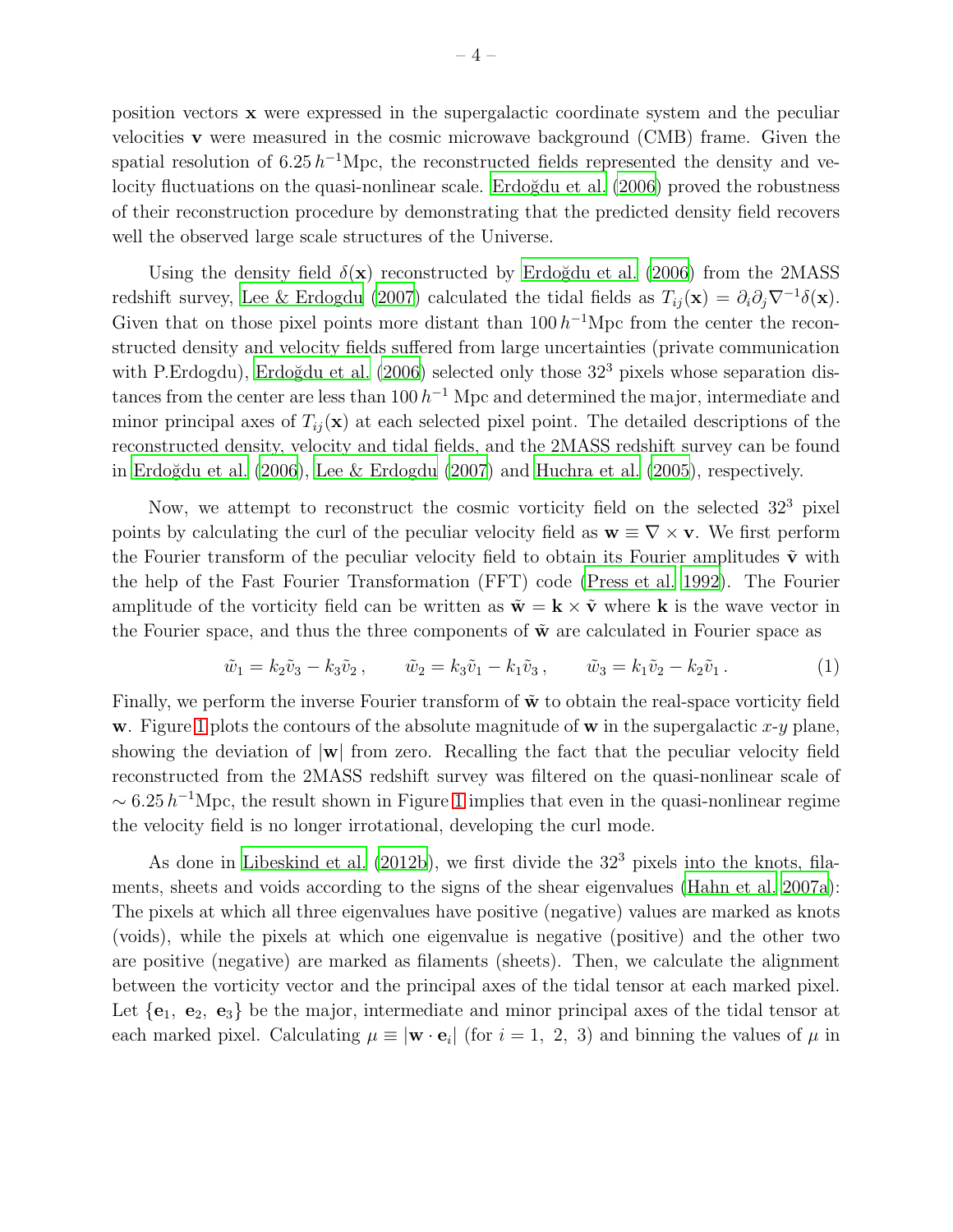the range of [0, 1], we determine the probability density distribution of  $\mu$ . If there were no alignment, the distribution  $p(\mu)$  would be uniformly unity. If  $p(\mu)$  increases (decreases) with  $\mu$ , then there should be strong alignments (anti-alignments) between the vorticity vectors and the principal axes of the tidal tensors. We repeat the same calculation for the knot, void, filament and sheet regions to separately determine  $p(\mu)$  for each case.

Figure [2](#page-13-0) plots the probability density distributions,  $p(\mu)$ , wit Poisson errors for the knot regions, showing how the vorticity vectors are aligned with the major, intermediate and minor principal axes of the tidal tensors in the left, middle and right panels, respectively. In each panel the horizontal dotted line indicates the uniform distribution of  $\mu$  for the case of no vorticity-shear alignments. As can be seen, the vorticity vectors are strongly antialigned with the major principal axes of the tidal shear tensors, preferentially lying in the plane spanned by their intermediate and minor principal axes in the knot regions. In other words, in the highly dense knot environments the vorticity vectors are anti-aligned with the directions of the maximum matter compression.

Figure [3](#page-14-0) plots  $p(\mu)$  for the void regions, revealing that in the void regions the vorticity vectors are anti-aligned with the minor principal axes of the tidal tensors, preferentially lying in the plane spanned by the major and intermediate principal axes, which is directly opposite to the case of the knot regions. This result is consistent with the numerical finding of [Libeskind et al. \(2012b](#page-11-14)) even though in their work the vorticity field was filtered on much smaller scale. Figures [5](#page-16-0) and [4](#page-15-0) plot  $p(\mu)$  for the filament and sheet cases, respectively. As can be seen, the filament regions show no strong signal of vorticity-shear alignments, while for the sheet case is found a clear signal alignments (anti-alignments) with the major (minor) principal axes but no strong alignments with the intermediate principal axes.

# 3. VORTICITY-SPIN ALIGNMENTS

<span id="page-4-0"></span>The galaxy spin axes are hard to determine in practice, even under the simplified assumption that the minor axes of the galaxies are aligned with their spin axes. In the measurements of the alignments between the galaxy spin axes and the local vorticity vectors, the largest uncertainty would come from the inaccurate determination of the galaxy spin axes. Therefore, it is important to select carefully only those galaxies whose spin orientations can be determined with relatively high accuracy. It is often assumed that for the case of the late-type spiral galaxies whose shapes are close to circular thin discs their spin axes are orthogonal to the disc planes [\(Haynes & Giovanelli 1984](#page-10-16)). Provided that information on the position angles and axial ratios of the late-type spiral galaxies are available, their unit spin vectors can be determined up to the two-fold ambiguity in the sign of their radial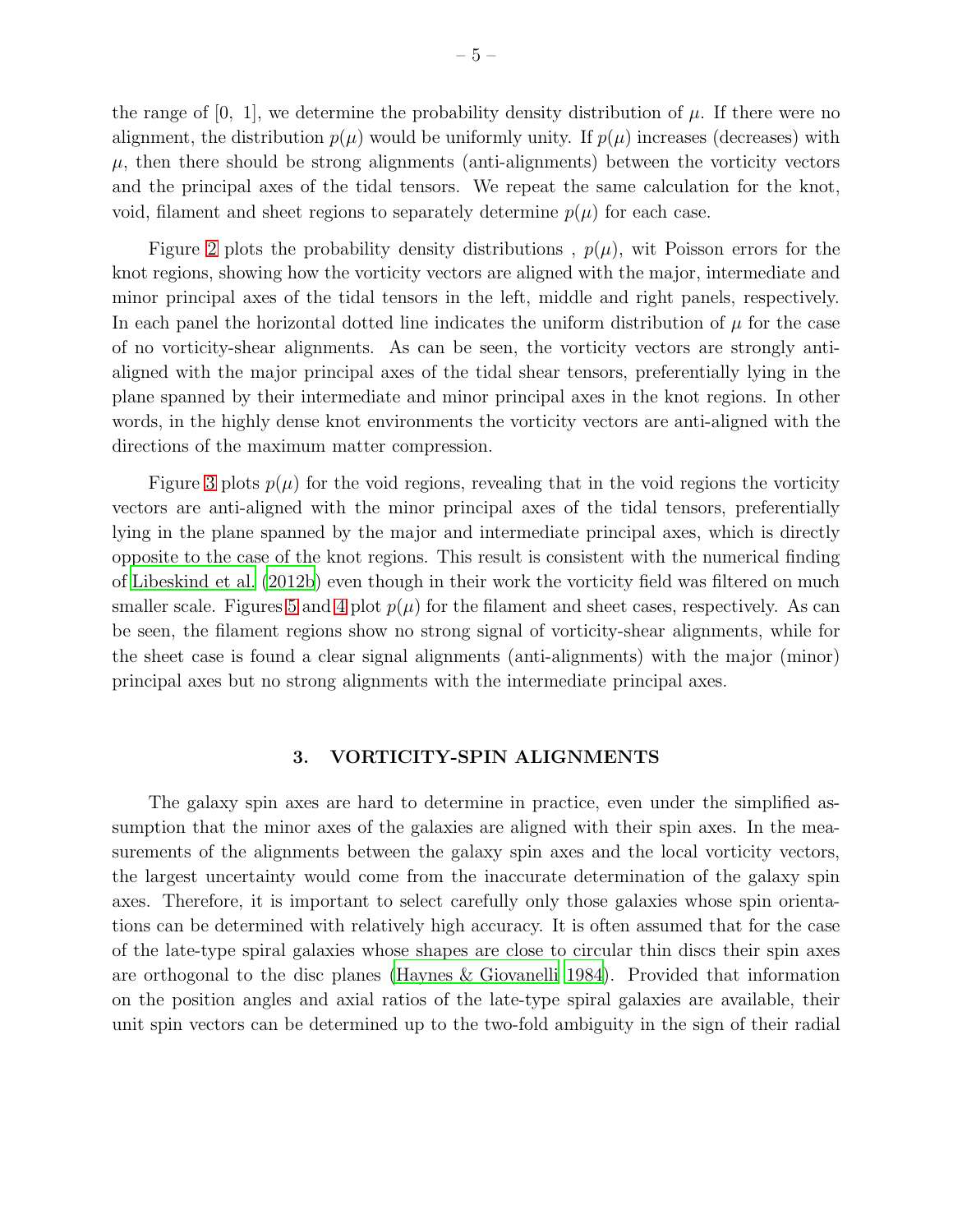components [\(Pen et al. 2000\)](#page-11-2). The remaining uncertainty due to this two-fold ambiguity in the determination of the spin axes can be minimized by considering only those face-on or edge-on spirals.

As it is essential for our investigation to determine the directions of the galaxy angular momentum vectors as accurately as possible, we restrict our analysis only to the nearby large late-type spiral galaxies viewed either face on or edge on. A sample of the nearby large late-type spiral galaxies was already obtained by [Lee \(2011](#page-11-10)) from the SDSS DR7. The sample contains those SDSS galaxies which have type Scd on the Hubble sequence [\(Huertas-Company et al. 2011\)](#page-10-17), angular sizes larger than  $D_c = 7.92$  arcseconds in the redshift range of  $0 \le z \le 0.02$ . The value of this size cut-off  $D_c$  was imposed to remove the dwarfs which turned out to cause large uncertainties in the measurements of the spin axes due to their irregular shapes. Among the nearby large Scd galaxies in the sample of [Lee](#page-11-10) [\(2011\)](#page-11-10), we make a further selection of only those ones which have axial ratios larger than 0.9 (nearly face-on) or smaller than 0.15 (nearly edge-on) to minimize the uncertainties associated with the two-fold ambiguity. A total of 585 nearby large late-type face-on (or edge-on) spirals are finally selected for our analysis.

The unit spin vector of each selected galaxy,  $\hat{\mathbf{t}} \equiv (\hat{t}_x, \hat{t}_y, \hat{t}_z)$ , is determined as [\(Lee](#page-11-10) [2011\)](#page-11-10)

<span id="page-5-0"></span>
$$
\hat{t}_x = \pm \cos \xi \sin(\pi/2 - \delta) \cos \alpha + |\sin \xi| \sin P \cos(\pi/2 - \delta) \cos \alpha - |\sin \xi| \cos P \sin \alpha, (2)
$$
  
\n
$$
\hat{t}_y = \pm \cos \xi \sin(\pi/2 - \delta) \sin \alpha + |\sin \xi| \sin P \cos(\pi/2 - \delta) \sin \alpha + |\sin \xi| \cos P \cos \alpha, (3)
$$
  
\n
$$
\hat{t}_z = \pm \cos \xi \cos(\pi/2 - \delta) - |\sin \xi| \sin P \sin(\pi/2 - \delta),
$$
\n(4)

where P is the position angle of each selected galaxy, and  $(\delta, \alpha)$  are the declination and right ascension of each galaxy's position vector expressed in the equatorial coordinate system, and the plus and minus signs in front of the first terms in Equation  $(2)-(4)$  $(2)-(4)$  represents the two-fold ambiguity mentioned above. Here,  $\xi$  is the galaxy's inclination angle related to its axial ratio q and intrinsic flatness parameter p as  $\cos^2 \xi = (q^2 - p^2)(1 - p^2)$ . For the galaxies of type Scd, the intrinsic flatness parameter has the value of  $p = 0.1$  [\(Haynes & Giovanelli 1984](#page-10-16)). Since the tidal shear and the vorticity fields from the 2MASS redshift survey have been reconstructed in the super-galactic coordinate systems, we find a supergalactic expression for the unit spin vector of each selected galaxy,  $\hat{\mathbf{s}}$ , through the coordinate transformation of  $\hat{\mathbf{s}} = R\hat{\mathbf{t}}$  where R is the orthogonal matrix that transforms the equatorial to the supergalactic frames.

By applying the Cloud-in-Cell interpolation (CIC) algorithm (Hockney [& Eastwood](#page-10-18) [1988\)](#page-10-18) to the tidal shear fields reconstructed by [Lee & Erdogdu \(2007\)](#page-11-9) from the 2MASS redshift survey, we determine the tidal shear tensors at the positions of the selected SDSS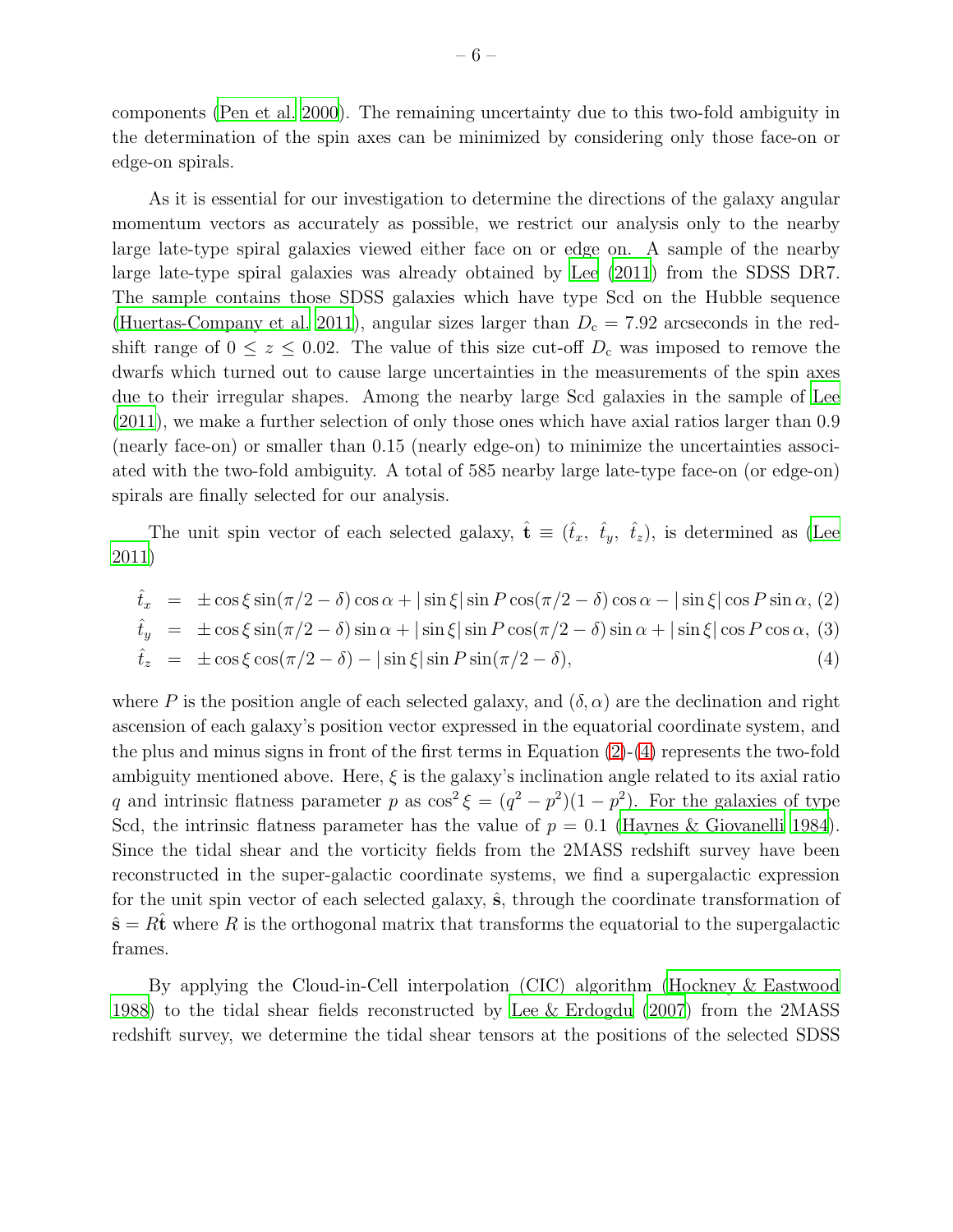galaxies and determine their principal axes,  $\{e_1, e_2, e_e\}$ . Then, we calculate the cosines of the alignment angles,  $\mu$ , between the galaxy spin axes and the principal axes of the local tidal tensors as  $\mu \equiv |\mathbf{s} \cdot \mathbf{e}_i|$ . Recall that there are two different unit spin vectors assigned to each selected galaxy which differ from each other by the sign of the radial components. As done in Lee  $&$  Erdogdu (2007), we treat two spin vectors assigned to each galaxy as two independent realizations to end up having twice as many values of  $\mu$  as the total number of the selected SDSS galaxies. Binning the values of  $\mu$  and counting the number of those realizations,  $n_{\mu}$ , belonging to each  $\mu$ -bin, we finally determine the probability density distribution,  $p(\mu)$ , of the spin-shear alignments, calculating Poisson errors as  $1/(n_{\mu} - 1)^{1/2}$  associated with the determination of  $p(\mu)$ .

Figure [6](#page-17-0) plots the probability density distributions of the cosines of the alignment angles between the unit spin vectors of the selected SDSS galaxies and the major, intermediate, and minor principal axes of the local tidal shear tensors with Poisson errors in the left, middle and right panels, respectively. As can be seen, the spin axes of the selected galaxies seem to be strongly anti-aligned with the major principal axes of the local tidal tensors, but aligned with the intermediate and the minor principal axes. That is, the spin axes of the selected SDSS galaxies tend to lie in the plane perpendicular to the local direction of maximum matter compression.

Compare our result with that of [Lee & Erdogdu \(2007](#page-11-9)) who found a significant signal of the correlations between the spin axes of the Tully galaxies and the intermediate principal axes of the local tidal tensors but no alignment signal with the other two principal axes. We believe that the difference resulted from the inaccurate measurements of the spin axes of the Tully galaxies in the analysis of [Lee & Erdogdu \(2007\)](#page-11-9) which included not only the Scd galaxies but also the earlier type spirals with thick bulges without taking into account the two-fold ambiguity. What is newly found from our analysis is that the anti-alignments between the spin axes and the major principal axes are strongest while the alignments of the spin axes with the minor principal axes are as strong as that with the intermediate principal axes. Although the result is not completely against the tidal torque theory which predicts that the spin axes are preferentially aligned with the intermediate principal axes, we would like to see if there exists strong spin-vorticity alignments which may help explain better the detected spin-shear alignment tendency.

Applying the CIC algorithm to the vorticity fields reconstructed in section [2,](#page-2-0) we calculate the local vorticity vectors at the positions of the selected SDSS disk galaxies. Then, we determine the probability distribution of the cosines of the angles between the unit spin vectors and the local vorticity vectors  $\bf{w}$  in a similar manner, the result of which is plotted Figure [7.](#page-18-0) As can be seen, the probability density increases sharply and almost monotonically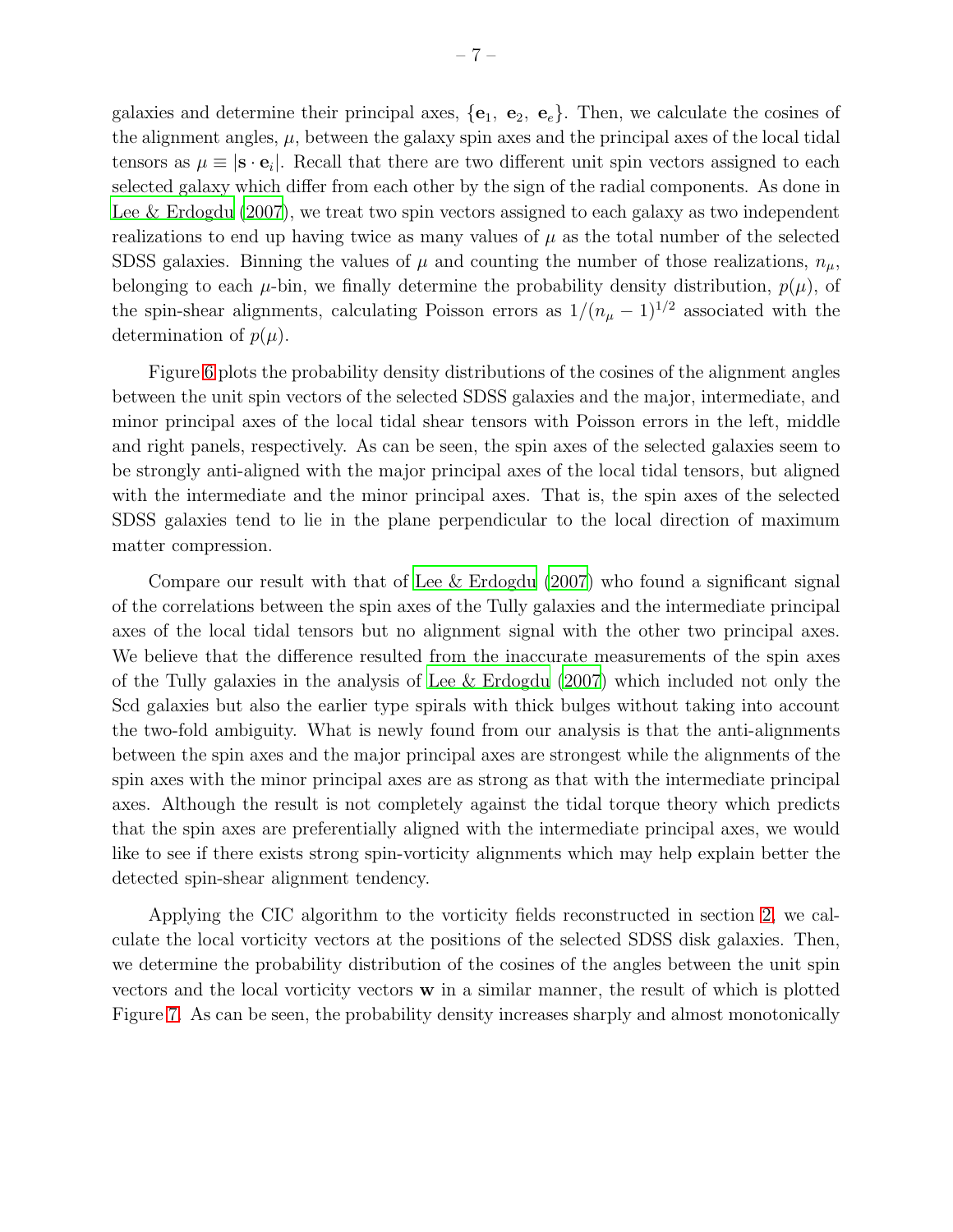as  $\mu$  increases, detecting a strong signal of the spin-vorticity alignments. We test the null hypothesis of no alignment (i.e.,  $p(\mu) = 1$ ) with the help of the  $\chi^2$ -statistics and find that the null hypothesis is rejected at the 99.9999% confidence level.

The result shown in Figure [7](#page-18-0) is consistent with the numerical finding of [Libeskind et al.](#page-11-14) [\(2012b\)](#page-11-14), providing an observational support for the scenario that the galaxy angular momentum evolves via its interaction with the local vorticity in the nonlinear regime. Recalling that in the work of [Libeskind et al. \(2012b\)](#page-11-14) the vorticity field was filtered on the galactic scale of  $\leq 1^{-1} h^{-1}$ Mpc while in the current work the vorticity field is filtered on the much larger scale of  $\sim 6 h^{-1}$ Mpc, we conclude that the vorticity effect wins over the tidal shear effect on the evolution of the galaxy angular momentum even in the quasi-nonlinear regime.

### 4. SUMMARY AND DISCUSSION

<span id="page-7-0"></span>Utilizing the nearby large face-on (or edge-on) late-type spiral galaxies from the SDSS DR7 [\(Abazajian et al. 2009](#page-10-8)) and the tidal shear and vorticity fields reconstructed from the 2MASS redshift survey (Erdoğdu et al. 2006), we have measured the vorticity-shear, the spin-shear and the spin-vorticity alignments. The reconstructed vorticity fields have spatial resolution of  $\sim 6 h^{-1}$ Mpc, corresponding to the quasi-nonlinear regime. First, the vorticity vectors have been found to be strongly anti-aligned (aligned) with the major principal axes of the tidal shear tensors in the knot (void) regions, lying in the plane spanned by the other two principal axes. Second, the galaxy spin axes have turned out to be strongly antialigned with the major principal axes of the local tidal shear tensors, while aligned with the intermediate and minor principal axes. Finally, a clear signal of the spin-vorticity alignments has been detected, rejecting the null hypothesis of no spin-vorticity alignment at  $99.9999\%$ significance level. This result observationally stands by the new scenario of [Libeskind et al.](#page-11-14) [\(2012b\)](#page-11-14) that the tidally generated angular momentum of a galaxy subsequently evolves under the dominant effect of the vorticity field in the quasi-nonlinear and nonlinear regime.

The spin-shear alignment tendency as well as its environmental dependence reported in the previous works can now be explained as follows. The cosmic flow in the nonlinear regime develops local vorticities which are preferentially inclined onto the plane orthogonal to the directions of either the maximum or the minimum volume compression depending on the web environment. The developed vorticities affect the galaxy angular momentum, modifying the spin-shear alignments from the initial tendency. Since it depends on the environment how fast the velocity field develops the vorticities and what directions the vorticity vectors get aligned with, the spin-shear alignments in the nonlinear regime come to take on the environmental dependence. The stronger spin-shear alignments found in denser environments should result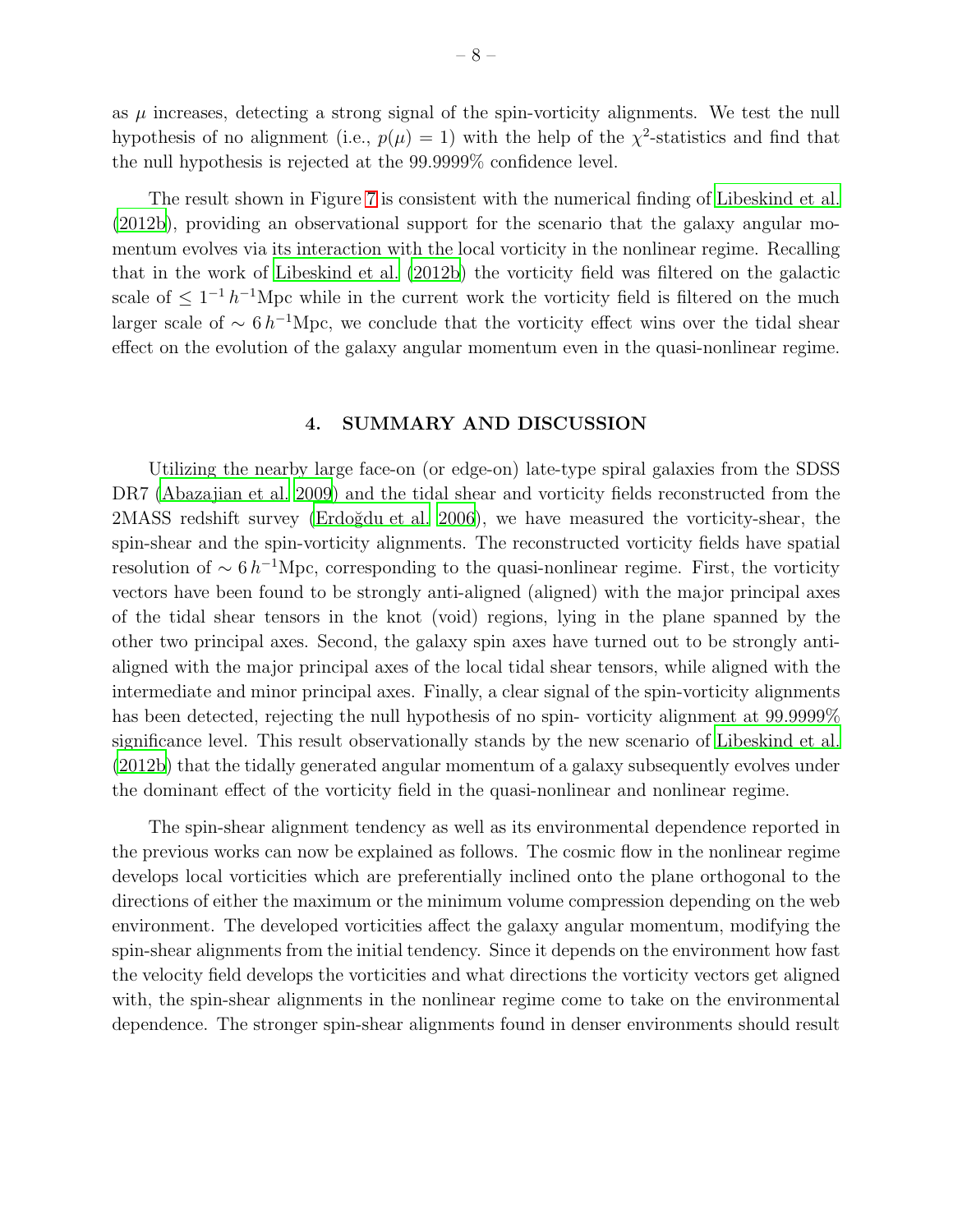from the stronger vorticity effect there via which the nonlinear spin-shear alignments are established.

An interesting cosmological implication of our result is that the nonlinear vorticity fields and the the vorticity-induced galaxy alignments might be useful as a probe of cosmology and gravity. As shown in [Kitaura et al. \(2012\)](#page-10-19) and mentioned in [Libeskind et al. \(2012b](#page-11-14)), the vorticity of cosmic fluid which equals zero in the linear regime grows in the nonlinear regime at third order. The more rapidly a cosmic fluid develops the third order nonlinearity, the stronger the spin-vorticity alignments become due to the earlier onset of the vorticity effect on the evolution of the galaxy angular momentum. In some modified gravity or dynamic dark energy models the high-order nonlinearity grows faster due to the presence of the fifth force than for the ΛCDM case. Thus, in these alternative models the faster growth of the nonlinearity would lead to the more rapid development of the vorticity field, generating stronger spin-vorticity alignments. Very recently, [Li et al. \(2013\)](#page-11-16) claimed that the small scale powers of the divergence of the peculiar velocities should be a more sensitive probe of modified gravity than the density power spectrum. Given our result, the small-scale powers of the absolute magnitude of the curl of the peculiar velocities might work powerfully as a complimentary probe.

I thank P.Erdogdu for providing me the data of the density and peculiar velocity fields from the 2MASS redshift survey. I also thank M. Huertas-Company for providing information on the galaxy position angles and magnitudes. This work was supported by the National Research Foundation of Korea (NRF) grant funded by the Korea government (MEST, No.2012-0004195). Support for this work was also provided by the National Research Foundation of Korea to the Center for Galaxy Evolution Research (NO. 2010-0027910). Funding for the SDSS and SDSS-II has been provided by the Alfred P. Sloan Foundation, the Participating Institutions, the National Science Foundation, the U.S. Department of Energy, the National Aeronautics and Space Administration, the Japanese Monbukagakusho, the Max Planck Society, and the Higher Education Funding Council for England. The SDSS Web Site is [http://www.sdss.org/.](http://www.sdss.org/) The SDSS is managed by the Astrophysical Research Consortium for the Participating Institutions. The Participating Institutions are the American Museum of Natural History, Astrophysical Institute Potsdam, University of Basel, University of Cambridge, Case Western Reserve University, University of Chicago, Drexel University, Fermi lab, the Institute for Advanced Study, the Japan Participation Group, Johns Hopkins University, the Joint Institute for Nuclear Astrophysics, the Kavli Institute for Particle Astrophysics and Cosmology, the Korean Scientist Group, the Chinese Academy of Sciences (LAMOST), Los Alamos National Laboratory, the Max-Planck-Institute for Astronomy (MPIA), the Max-Planck-Institute for Astrophysics (MPA), New Mexico State University, Ohio State Univer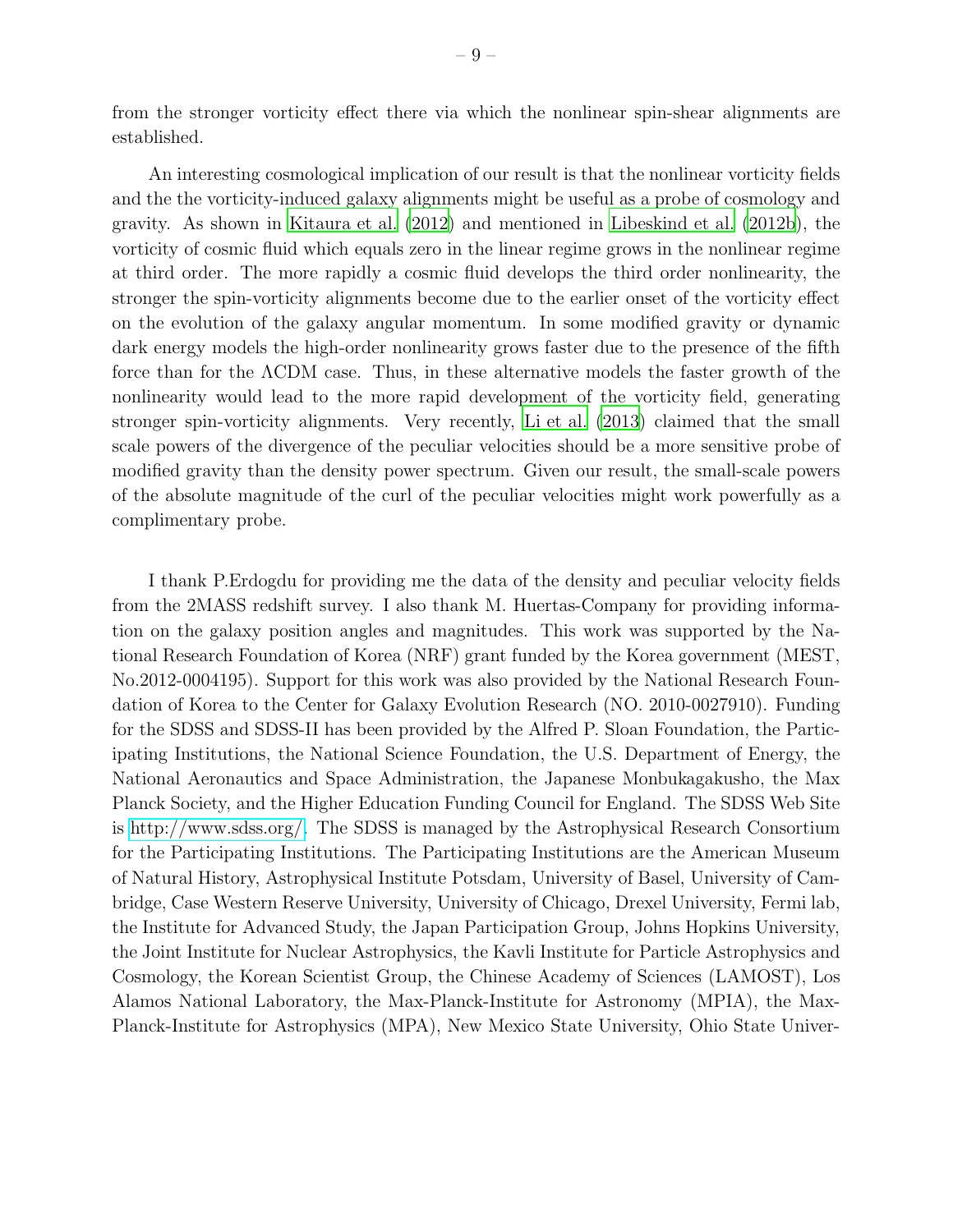sity, University of Pittsburgh, University of Portsmouth, Princeton University, the United States Naval Observatory, and the University of Washington.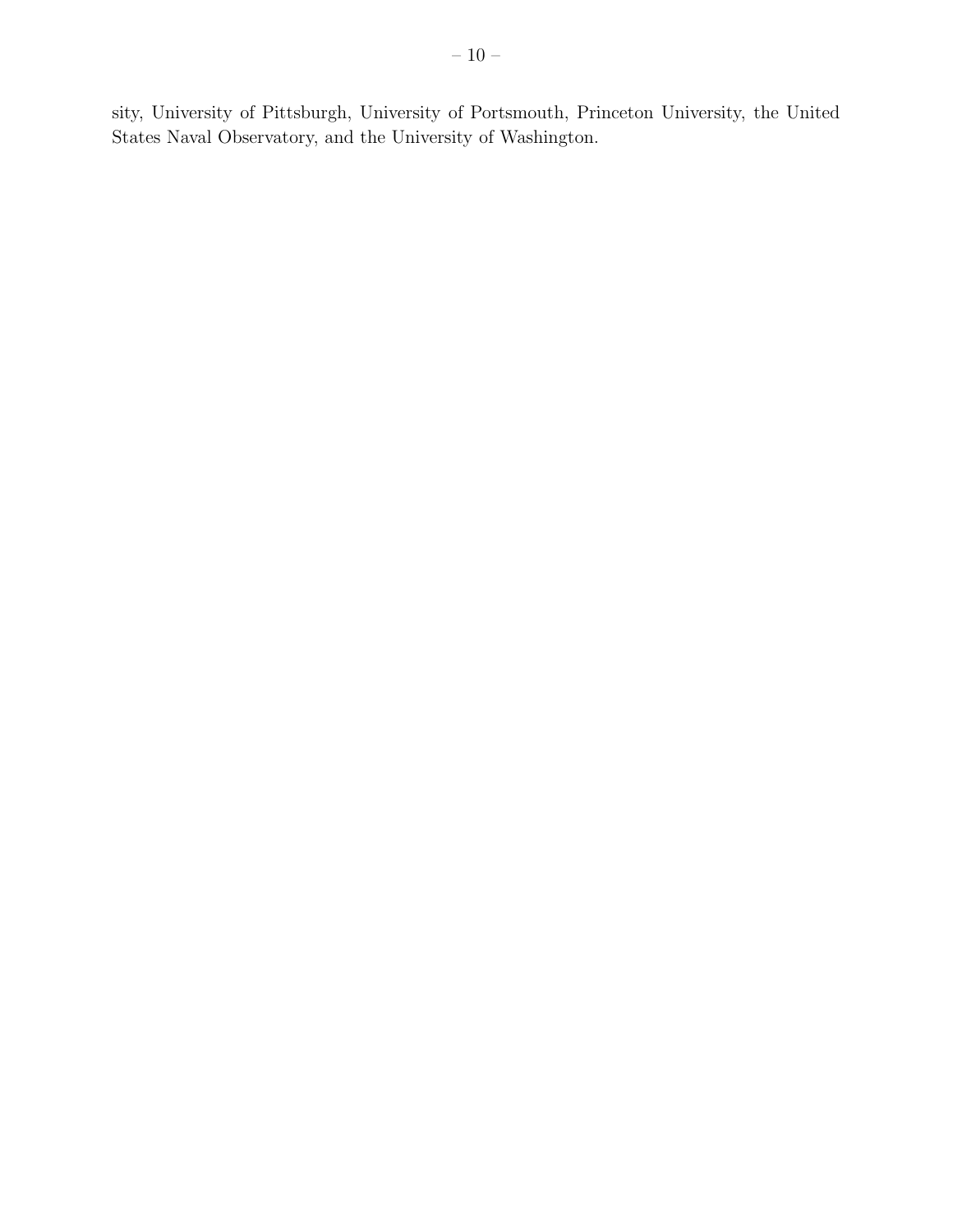#### REFERENCES

- <span id="page-10-8"></span>Abazajian, K. N., Adelman-McCarthy, J. K., Agüeros, M. A., et al. 2009, ApJS, 182, 543
- <span id="page-10-1"></span>Catelan, P., & Theuns, T. 1996, MNRAS, 282, 436
- <span id="page-10-2"></span>Catelan, P., & Theuns, T. 1996, MNRAS, 282, 455
- <span id="page-10-12"></span>Codis, S., Pichon, C., Devriendt, J., et al. 2012, MNRAS, 427, 3320
- <span id="page-10-5"></span>Crittenden, R. G., Natarajan, P., Pen, U.-L., & Theuns, T. 2001, ApJ, 559, 552
- <span id="page-10-6"></span>Crittenden, R. G., Natarajan, P., Pen, U.-L., & Theuns, T. 2002, ApJ, 568, 20
- <span id="page-10-0"></span>Doroshkevich, A. G. 1970, Astrofizika, 6, 581
- <span id="page-10-4"></span>Dubinski, J. 1992, ApJ, 401, 441
- <span id="page-10-7"></span>Erdo˘gdu, P., Lahav, O., Huchra, J. P., et al. 2006, MNRAS, 373, 45
- <span id="page-10-13"></span>Giahi, A., & Schäfer, B. M. 2013, MNRAS, 428, 1312
- <span id="page-10-15"></span>Hahn, O., Porciani, C., Carollo, C. M., & Dekel, A. 2007, MNRAS, 375, 489
- <span id="page-10-10"></span>Hahn, O., Carollo, C. M., Porciani, C., & Dekel, A. 2007, MNRAS, 381, 41
- <span id="page-10-16"></span>Haynes, M. P., & Giovanelli, R. 1984, AJ, 89, 758
- <span id="page-10-18"></span>Hockney, R. W., & Eastwood, J. W. 1988, (Bristol: Hilger)
- <span id="page-10-14"></span>Huchra, J., Jarrett, T., Skrutskie, M., et al. 2005, Nearby Large-Scale Structures and the Zone of Avoidance, 329, 135
- <span id="page-10-17"></span>Huertas-Company, M., Aguerri, J. A. L., Bernardi, M., Mei, S., & S´anchez Almeida, J. 2011, A&A, 525, A157
- <span id="page-10-9"></span>Jing, Y. P. 2002, MNRAS, 335, L89
- <span id="page-10-11"></span>Jones, B. J. T., van de Weygaert, R., & Aragón-Calvo, M. A. 2010, MNRAS, 408, 897
- <span id="page-10-19"></span>Kitaura, F.-S., Angulo, R. E., Hoffman, Y., & Gottlöber, S. 2012, MNRAS, 425, 2422
- Lee, J., & Erdogdu, P. 2007, ApJ, 671, 1248
- Lee, J., & Park, D. 2006, ApJ, 652, 1
- <span id="page-10-3"></span>Lee, J. & Pen, U. L. 2000, ApJ, 532, L5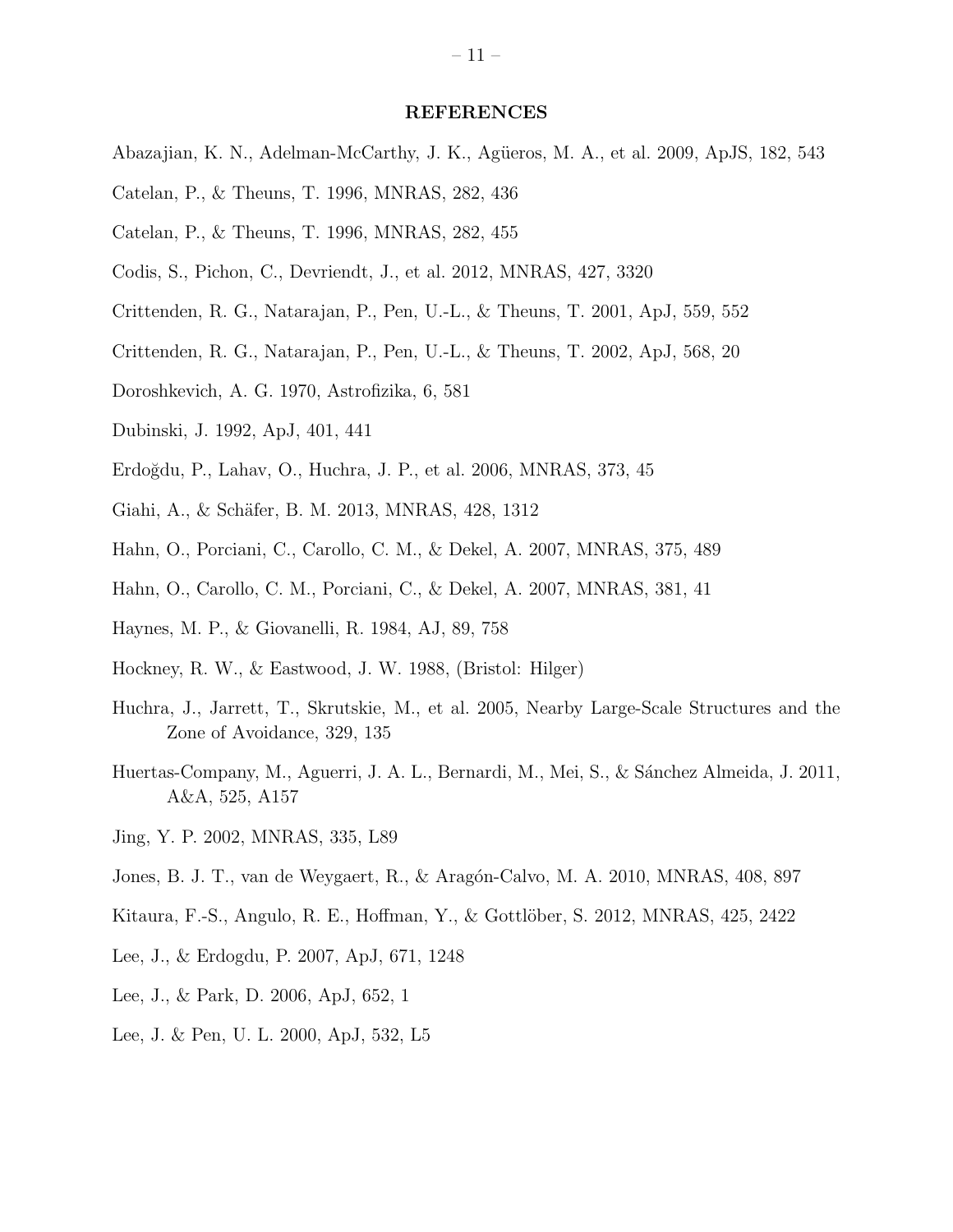- <span id="page-11-3"></span>Lee, J. & Pen, U. L. 2001, ApJ, 555, 106
- <span id="page-11-6"></span>Lee, J., & Pen, U.-L. 2002, ApJ, 567, L111
- <span id="page-11-9"></span>Lee, J. & Erdogdu, P. 2007, 671, 1248
- <span id="page-11-7"></span>Lee, J., & Pen, U.-L. 2008, ApJ, 681, 798
- <span id="page-11-10"></span>Lee, J. 2011, ApJ, 732, 99
- <span id="page-11-16"></span>Li, B., Hellwing, W. A., Koyama, K., et al. 2013, MNRAS, 428, 743
- <span id="page-11-12"></span>Libeskind, N. I., Hoffman, Y., Knebe, A., et al. 2012, MNRAS, 421, L137
- <span id="page-11-14"></span>Libeskind, N. I, Hoffman, Y., Steinmetz, M., et al. 2012, [arXiv:1212.1454](http://arxiv.org/abs/1212.1454)
- <span id="page-11-11"></span>Mackey, J., White, M., & Kamionkowski, M. 2002, MNRAS, 332, 788
- Navarro, J. F., Abadi, M. G., & Steinmetz, M. 2004, ApJ, 613, L41
- Patiri, S. G., Cuesta, A. J., Prada, F., Betancort-Rijo, J., & Klypin, A. 2006, ApJ, 652, L75
- <span id="page-11-0"></span>Peebles, P. J. E. 1969, ApJ, 155, 393
- <span id="page-11-2"></span>Pen, U.-L., Lee, J., & Seljak, U. 2000, ApJ, 543, L107
- Pichon, C., & Bernardeau, F. 1999, A&A, 343, 663
- <span id="page-11-4"></span>Porciani, C., Dekel, A., & Hoffman, Y. 2002, MNRAS, 332, 325
- <span id="page-11-5"></span>Porciani, C., Dekel, A., & Hoffman, Y. 2002, MNRAS, 332, 339
- <span id="page-11-15"></span>Press, W. H., Teukoksky, S. A., Vetterling, W. T. & Flannery, B. P. 1992, Numerical Recipes in FORTRAN (Cambridge : Cambridge Univ. Press)
- <span id="page-11-8"></span>Schäfer, B. M. 2009, International Journal of Modern Physics D, 18, 173
- Schäfer, B. M., & Merkel, P. M. 2012, MNRAS, 421, 2751
- <span id="page-11-13"></span>Trowland, H. E., Lewis, G. F., & Bland-Hawthorn, J. 2013, ApJ, 762, 72
- van den Bosch, F. C., Abel, T., Croft, R. A. C., Hernquist, L., & White, S. D. M. 2002, ApJ, 576, 21
- <span id="page-11-1"></span>White, S. D. M. 1984, ApJ, 286, 38

This preprint was prepared with the AAS LATEX macros v5.2.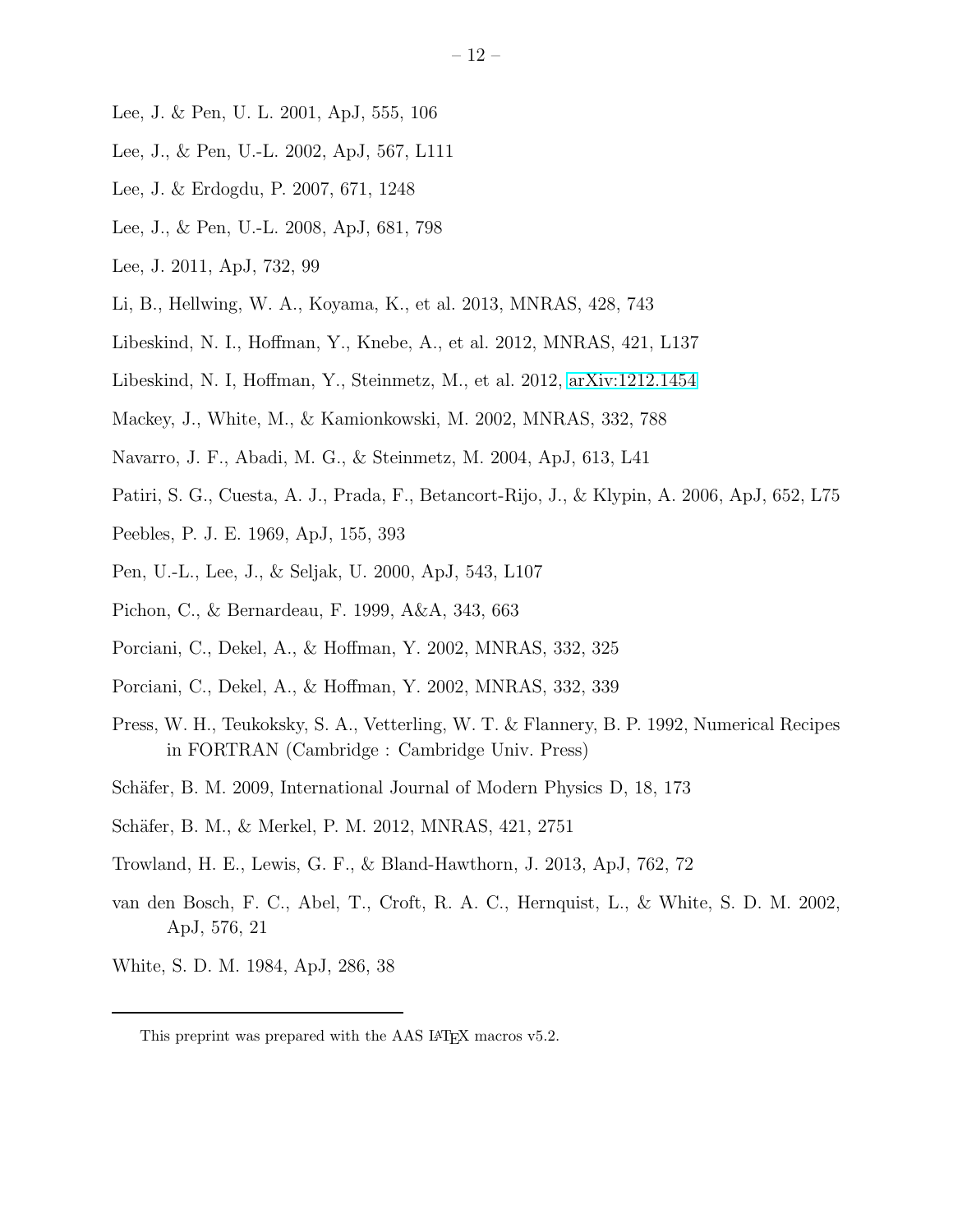

<span id="page-12-0"></span>Fig. 1.— Contours of the magnitudes of the real space vorticity fields reconstructed from the 2MASS redshift survey in the supergalactic  $x-y$  plane.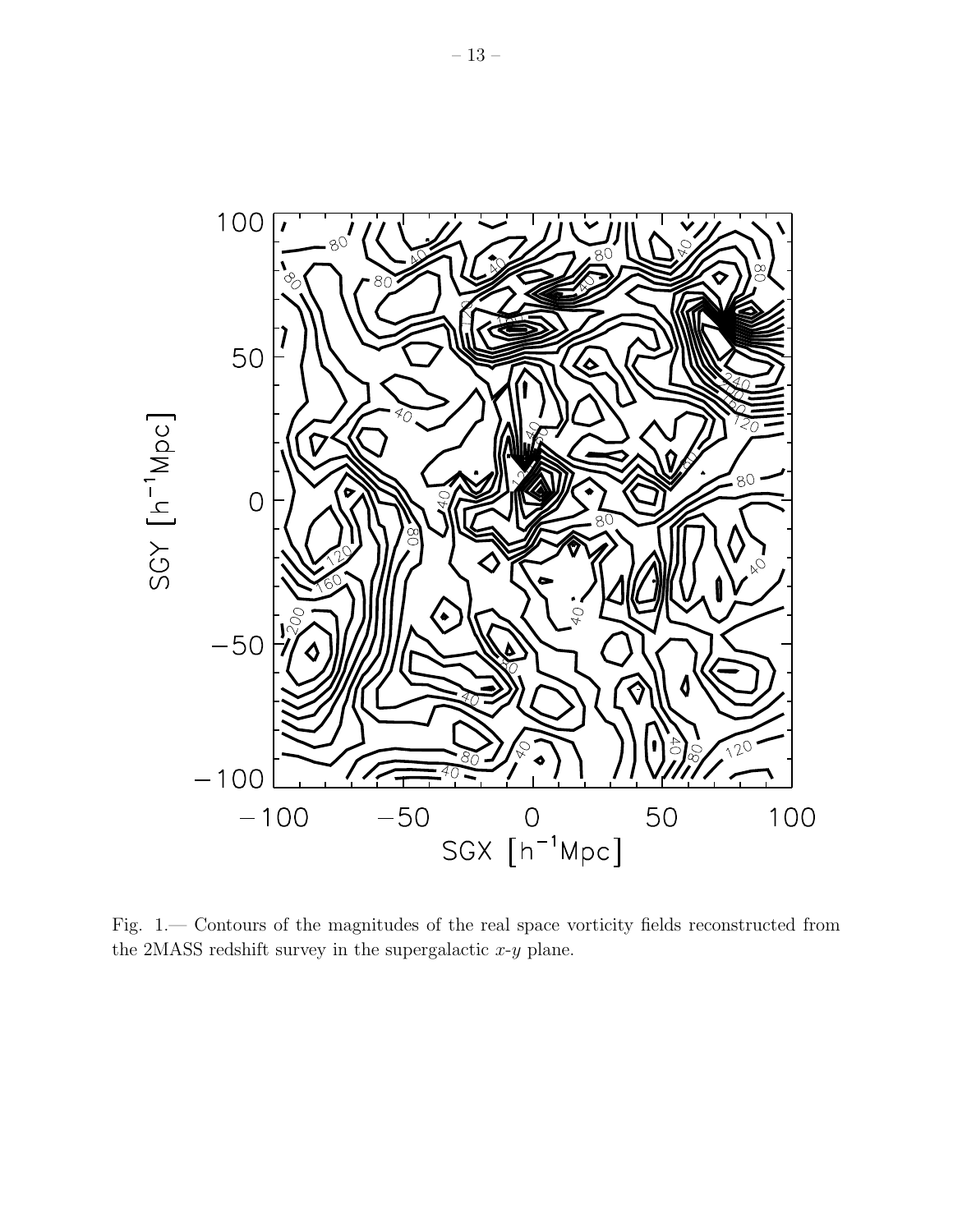

<span id="page-13-0"></span>Fig. 2.— Probability density distributions of the cosines of the angles between the vorticity vectors and the major, intermediate and minor principal axes of the tidal shear tensors in the left, middle and right panels, respectively, for the knot regions where the eigenvalues of the tidal shear tensors are all positive. In each panel, the dotted line corresponds to the case of no alignment and the errors are Poissonian.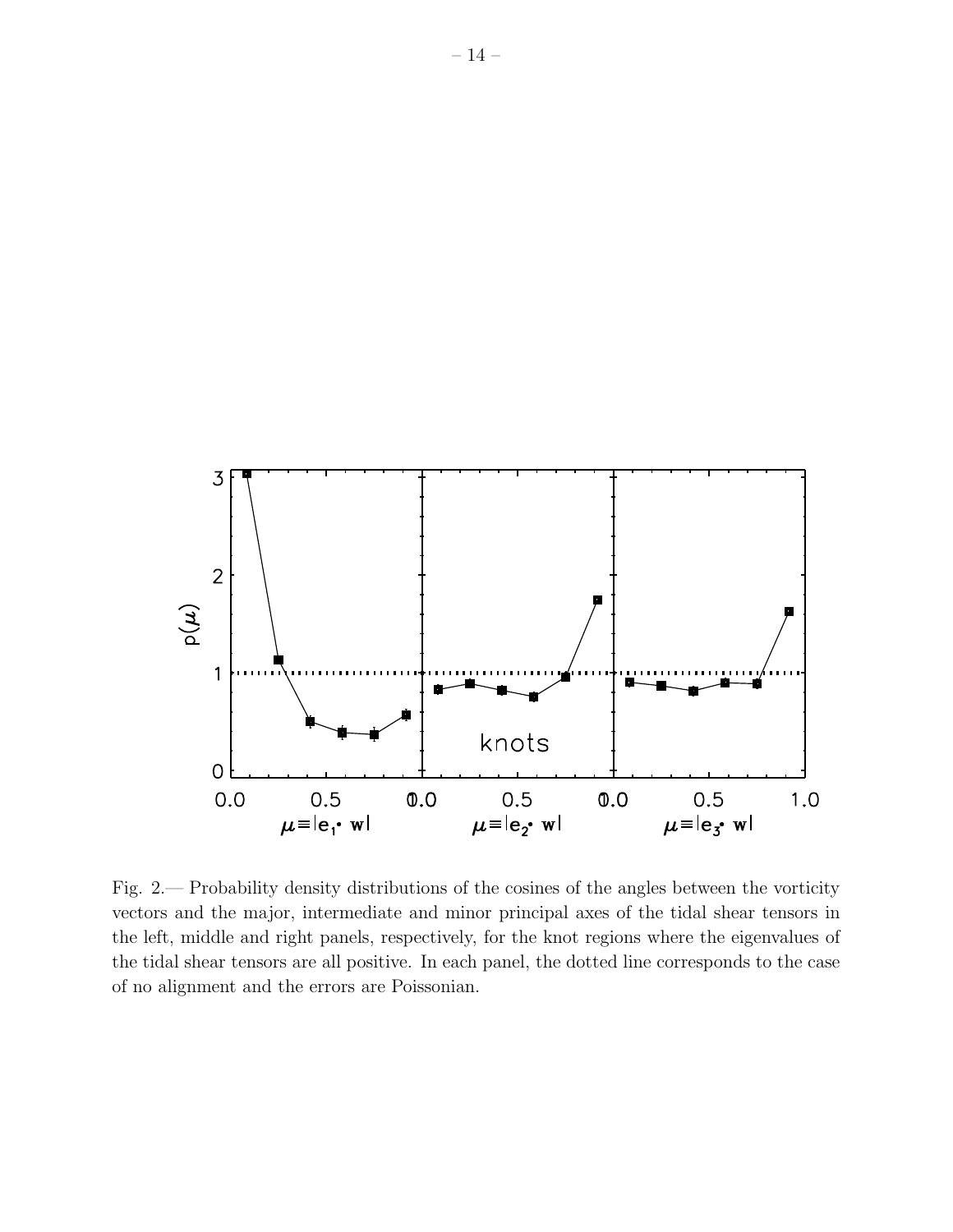

<span id="page-14-0"></span>Fig. 3.— Same as Figure [2](#page-13-0) but for the void regions where the shear eigenvalues are all negative.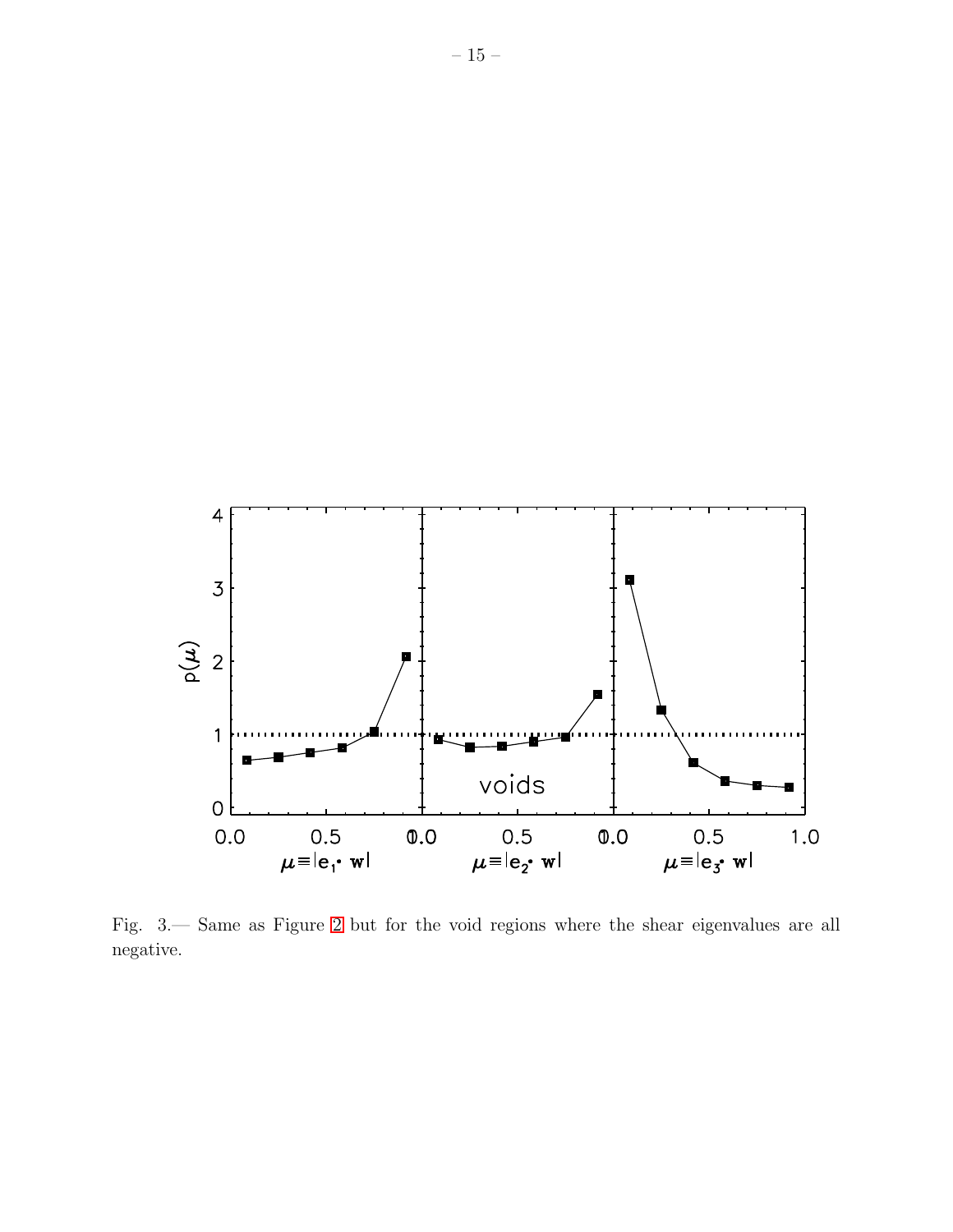

<span id="page-15-0"></span>Fig. 4.— Same as Figure [2](#page-13-0) but for the filament regions that the largest and second to the largest shear eigenvalues are positive while the smallest eigenvalues are negative.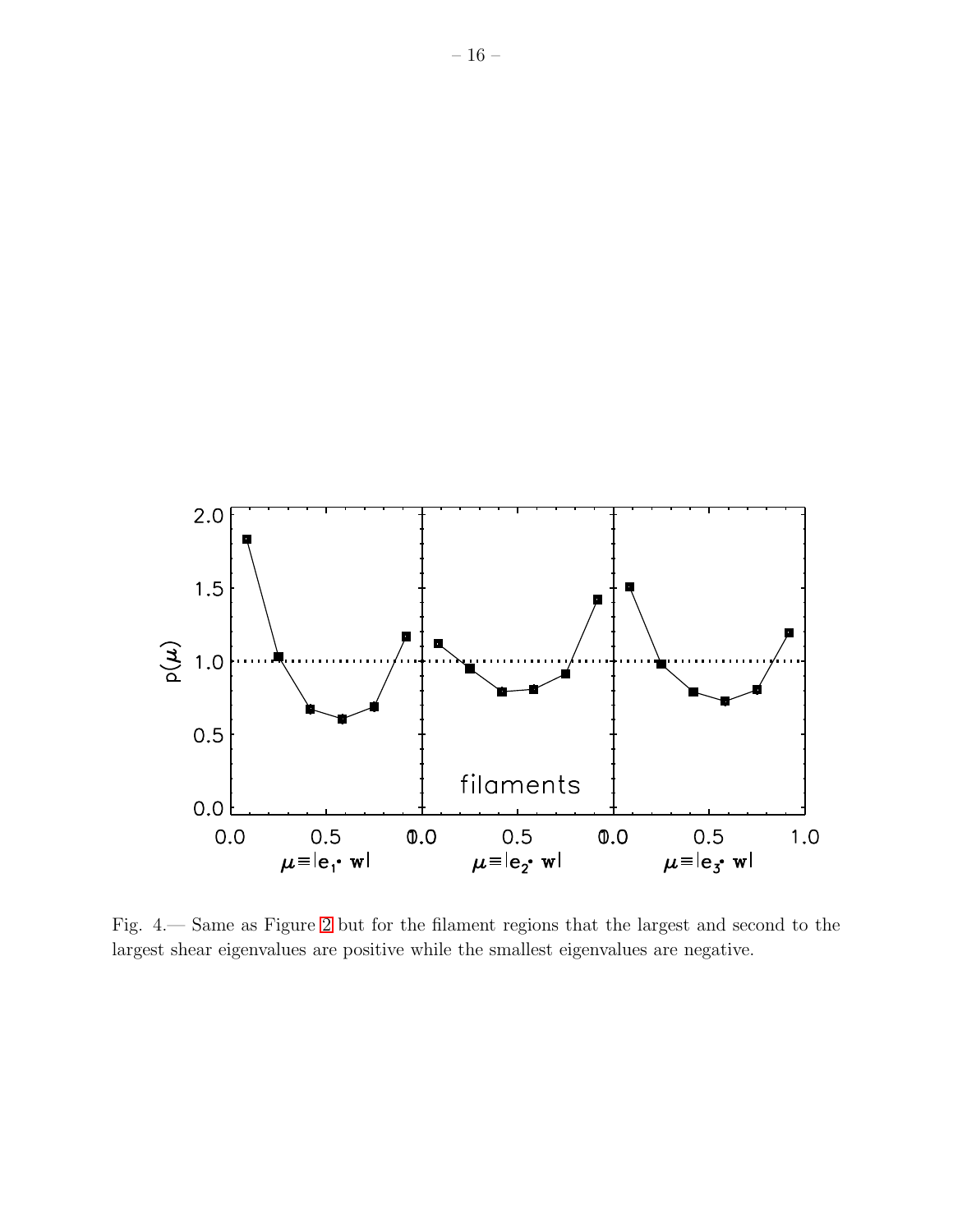

<span id="page-16-0"></span>Fig. 5.— Same as Figure [2](#page-13-0) but for the sheet regions that the smallest shear eigenvalues are negative while the other two shear eigenvalues are positive.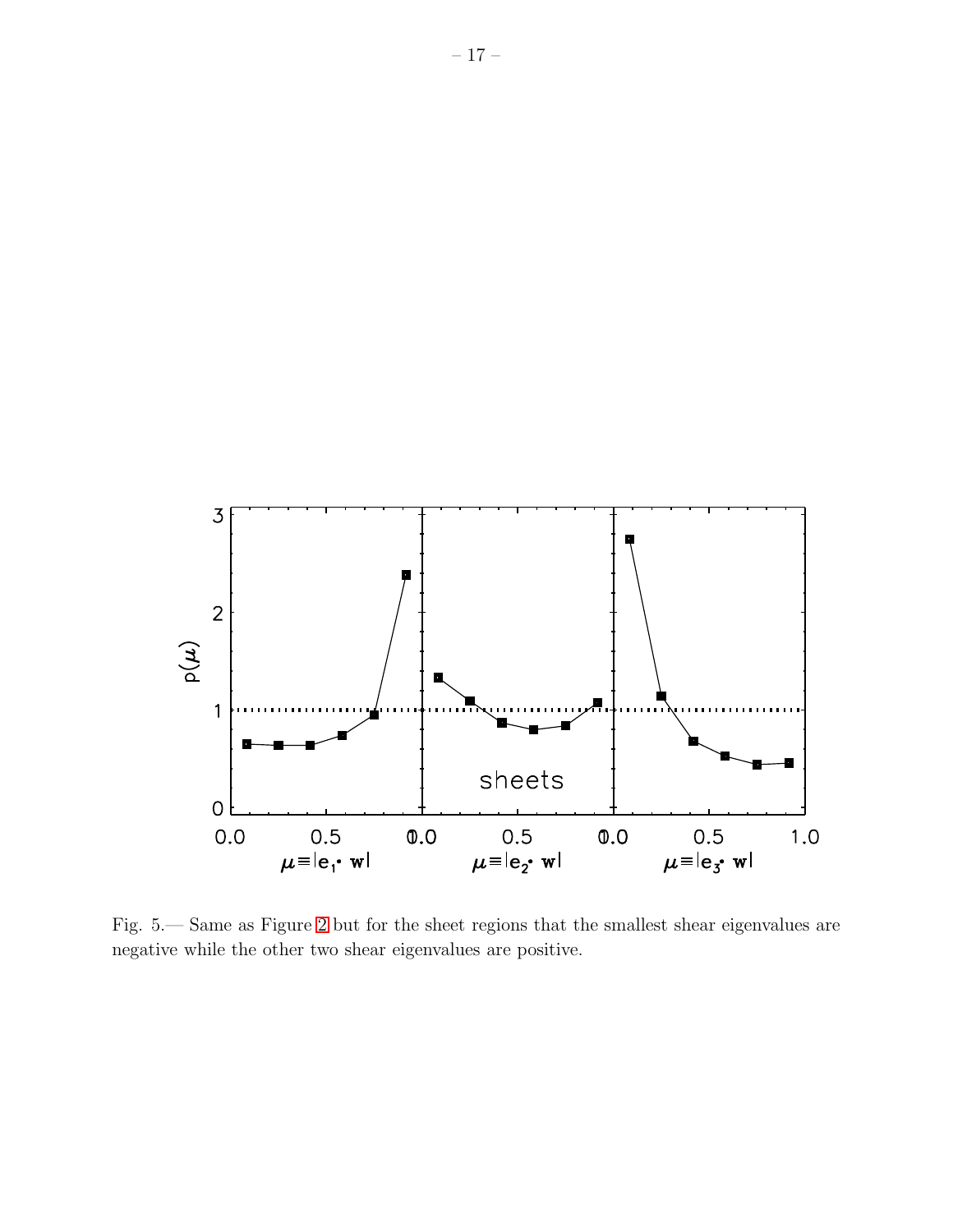

<span id="page-17-0"></span>Fig. 6.— Probability density distributions of the cosine of the angles between the the galaxy spin vectors and the major, intermediate and minor principal axes of the tidal shear tensors with Poisson errors in the left, middle and right panels, respectively.